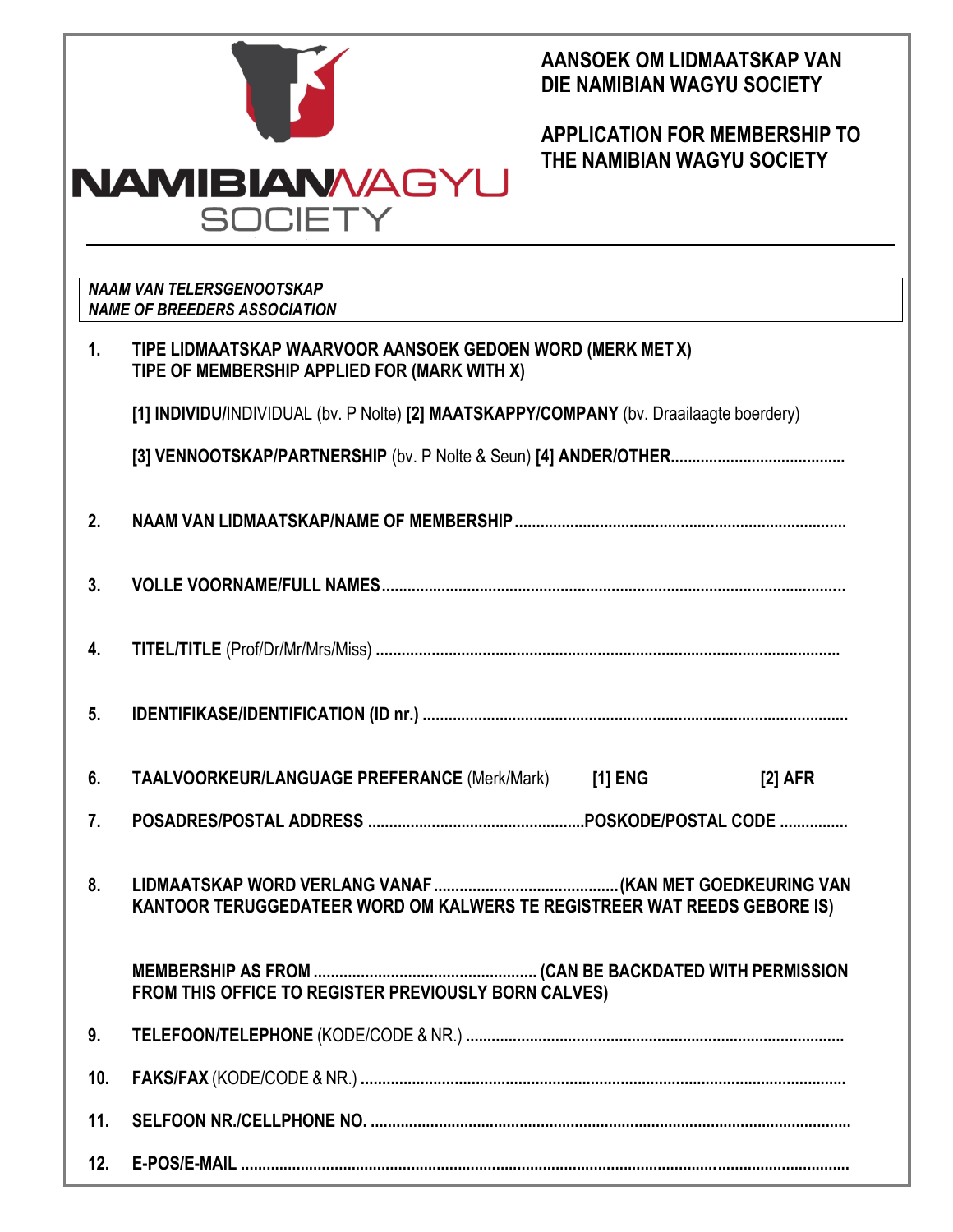|     | (MERK/MARK)                                                                                                                                                                                                                                                                                                                                                                                                                                  |  |  |  | JA/YES [ ] |  |  |                                         |  |  |  | NEE/NO [    |  |  |                    |  |  |  |  |
|-----|----------------------------------------------------------------------------------------------------------------------------------------------------------------------------------------------------------------------------------------------------------------------------------------------------------------------------------------------------------------------------------------------------------------------------------------------|--|--|--|------------|--|--|-----------------------------------------|--|--|--|-------------|--|--|--------------------|--|--|--|--|
|     |                                                                                                                                                                                                                                                                                                                                                                                                                                              |  |  |  |            |  |  |                                         |  |  |  |             |  |  |                    |  |  |  |  |
|     |                                                                                                                                                                                                                                                                                                                                                                                                                                              |  |  |  |            |  |  |                                         |  |  |  |             |  |  |                    |  |  |  |  |
| 14. | PRESTASIETOETSING/ PERFORMANCE TESTING:                                                                                                                                                                                                                                                                                                                                                                                                      |  |  |  |            |  |  |                                         |  |  |  | JA/YES: [ ] |  |  | <b>NEE/NO: [ ]</b> |  |  |  |  |
| 15. | AANSOEK VIR KUDDEKENMERKLETTERS (verskaf letter kombinasies soos bv. Z, JP, JZM. Hierdie unieke<br>letters word in 'n dier se oor getatoëer en/of dien as brandmerk om u as teler binne 'n spesifieke ras te<br>identifiseer).<br>APPLICATION FOR A HERD DESIGNATION MARK (supply a combination eg. Z, JP, JXM. This letters will be<br>tattooed in the animals ear and/or appear as a brand to identify a breeder within a specific breed). |  |  |  |            |  |  |                                         |  |  |  |             |  |  |                    |  |  |  |  |
|     | 1ste keuse/choice                                                                                                                                                                                                                                                                                                                                                                                                                            |  |  |  |            |  |  |                                         |  |  |  |             |  |  |                    |  |  |  |  |
| 16. | AANSOEK VIR 'N KUDDENAAM (VOORVOEGSEL) (word op alle registrasie dokumente voor die roepnaam<br>van 'n dier aangedui bv. OKATANS SUSAN, MEERVLEIS SUSAN, RIAJAN SUSAN ens.)<br>(Name van dorpe en stede word nie toegelaat nie).                                                                                                                                                                                                             |  |  |  |            |  |  |                                         |  |  |  |             |  |  |                    |  |  |  |  |
|     | APPLICATION FOR A HERD NAME (PREFIX) (used on all registration documents, a name preceding the call<br>name of each animal eg. OKATANS SUSAN, MEERVLEIS SUSAN, RIAJAN SUSAN). (Names of towns and<br>cities are not allowed).                                                                                                                                                                                                                |  |  |  |            |  |  |                                         |  |  |  |             |  |  |                    |  |  |  |  |
|     | 1ste keuse/choice                                                                                                                                                                                                                                                                                                                                                                                                                            |  |  |  |            |  |  | 1 1 1 1 1 1 1 1 1 1 1 1 1 1 1 1 1 1 1 1 |  |  |  |             |  |  |                    |  |  |  |  |
|     | 2de keuse/choice                                                                                                                                                                                                                                                                                                                                                                                                                             |  |  |  |            |  |  |                                         |  |  |  |             |  |  |                    |  |  |  |  |
|     | <b>BELANGRIK</b>                                                                                                                                                                                                                                                                                                                                                                                                                             |  |  |  |            |  |  |                                         |  |  |  |             |  |  |                    |  |  |  |  |

2

- **3. INDIEN LIDMAATSKAP OPGESKORT WORD BLY TELER NOG STEEDS VERANTWOORDELIK VIR UITSTAANDE REKENING.**
- **4. INDIEN TELER NIE MEER LID WIL WEES NIE, MOET GESKREWE KENNISGEWING GEGEE WORD.**

## *IMPORTANT*

- **1. INTEREST WILL BE CHARGED 60 (SIXTY) DAYS AFTER ISSUE OFSTATEMENT.**
- **2. ACCORDING TO THE NWS CONSTITUTION; MEMBERSHIP WILL BE TERMINATED 60 (SIXTY) DAYS AFTER REGISTERED LETTER WAS SENT, AND ARREARS HAVE NOT BEEN PAYED.**
- **3. BREEDER IS RESPOSIBLE FOR PAYMEMT OF ACCOUNT, EVEN AFTER MEMBERSHIP HAS BEEN TERMINATED.**
- **4. WRITTEN NOTICE IS REQUIRED IF MEMBER WISHES TO TERMINATE MEMBERSHIP.**